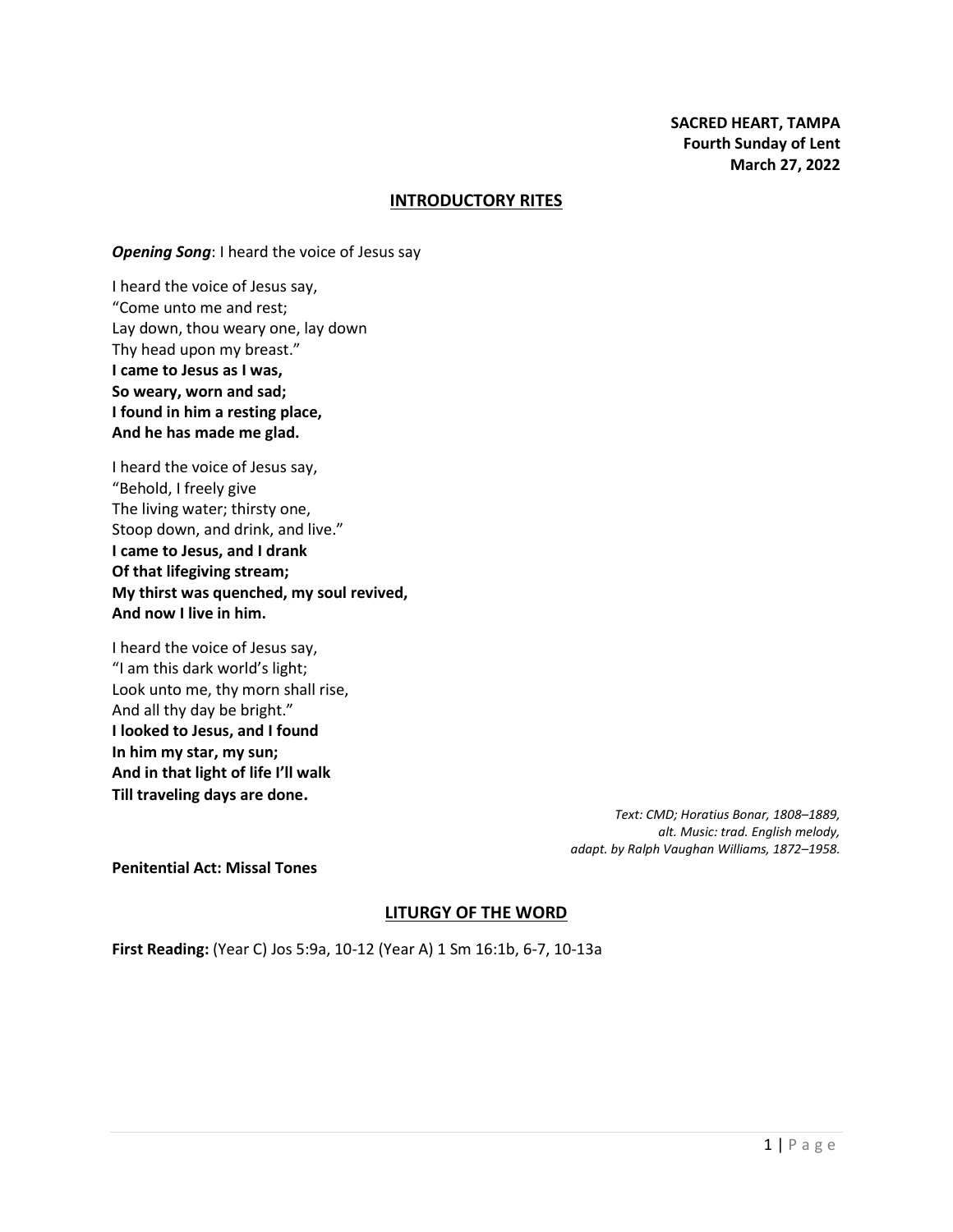*Psalm 34: Taste and see that the Lord is good.*

**Taste and see that the Lord is good. Taste and see that the Lord is good. Taste and see, taste and see, taste and see that the Lord is good.**

> *Music: © 2022 Philip Jakob Text: Abbey Psalms & Canticles © 2010, 2018, USCCB*

*Psalm 23: The Lord is My Shepherd (10:30 a.m. Sunday)*

**The Lord is my shepherd; there is nothing I shall want, there is nothing I shall want,**

> *Music: © 2022 Philip Jakob Text: Abbey Psalms & Canticles © 2010, 2018, USCCB*

**Second Reading:** (Year C) 2 Cor 5:17-21 (Year A) Eph 5:8-14

*Gospel Greeting:* Lent Gospel Acclamation

## **Praise to you, Lord Jesus Christ, King of endless glory!**

**Gospel:** (Year C) Lk 15:1-3, 11-32 (Year A) Jn 9:1-41

**Homily**

## **Second Scrutiny: 10:30am MASS**

Intercessions for the Elect - Exorcism Scrutiny Psalm (**verses 1, 3, 5**) see Preparation of Gifts song

Dismissal of the Elect

**May the word of God strengthen you. May the word of God nourish you. May the word of God comfort you all your life.**

*© 1996, Christopher Walker, OCP*

*Music: © 2012 Philip Jakob*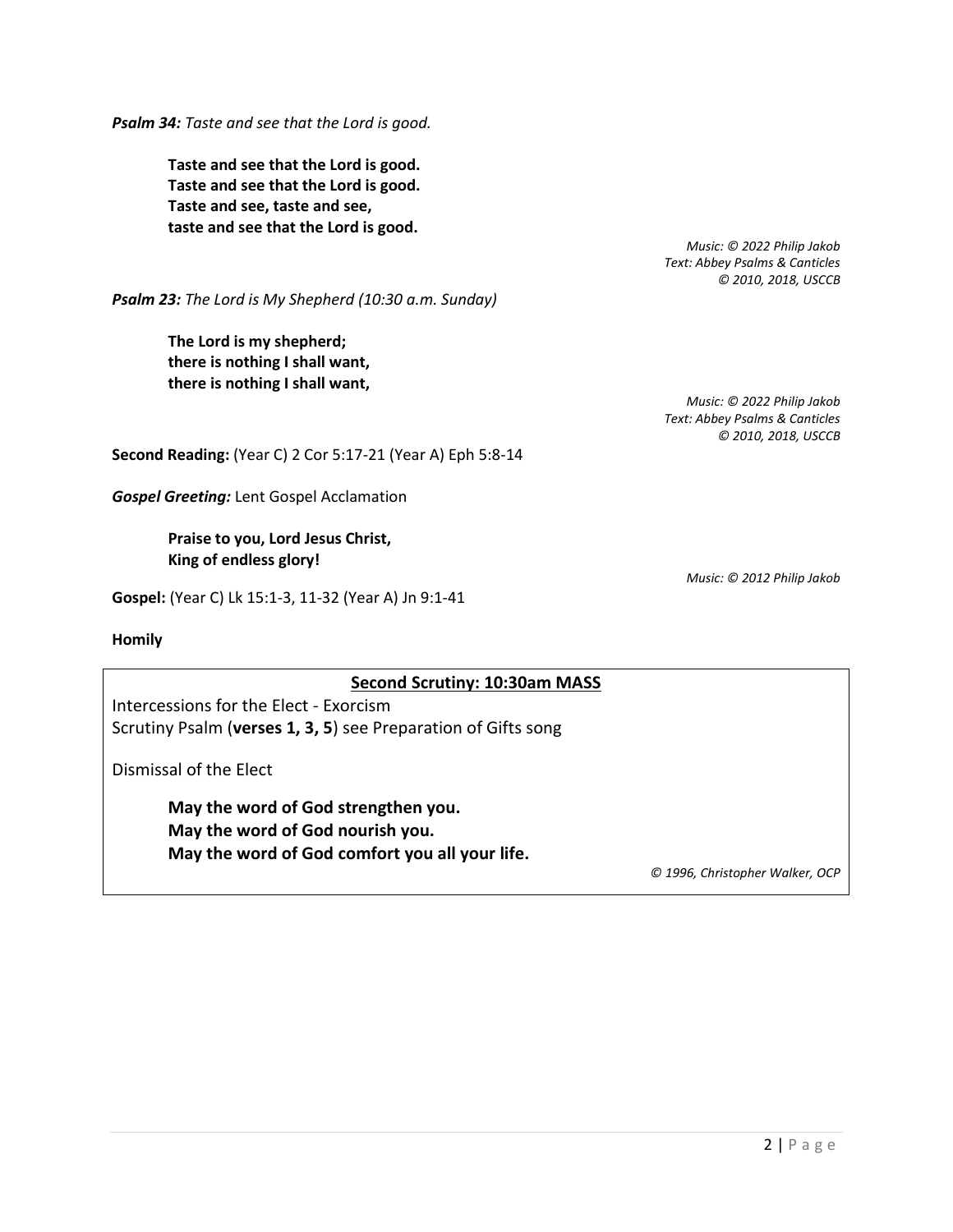#### **Apostle's Creed:**

**I believe in God, the Father almighty, Creator of heaven and earth, and in Jesus Christ, his only Son, our Lord,** *(all bow during the next two lines)* **who was conceived by the Holy Spirit, born of the Virgin Mary, suffered under Pontius Pilate, was crucified, died and was buried; he descended into hell; on the third day he rose again from the dead; he ascended into heaven, and is seated at the right hand of God the Father almighty; from there he will come to judge the living and the dead.**

**I believe in the Holy Spirit, the holy catholic Church, the communion of saints, the forgiveness of sins, the resurrection of the body, and life everlasting. Amen.**

## **LITURGY OF THE EUCHARIST**

#### *Preparation of Gifts & Altar*: O' God, You Search Me

**O God, you search me and you know me. All my thoughts lie open to your gaze. When I walk or lie down you are before me: Ever the maker and keeper of my days.**

**You know my resting and my rising. You discern my purpose from afar, And with love everlasting you besiege me: In ev'ry moment of life or death, you are.**

**Before a word is on my tongue, Lord, You have known its meaning through and through. You are with me beyond my understanding: God of my present, my past and future, too.**

**Although your Spirit is upon me, Still I search for shelter from your light. There is nowhere on earth I can escape you: Even the darkness is radiant in your sight.**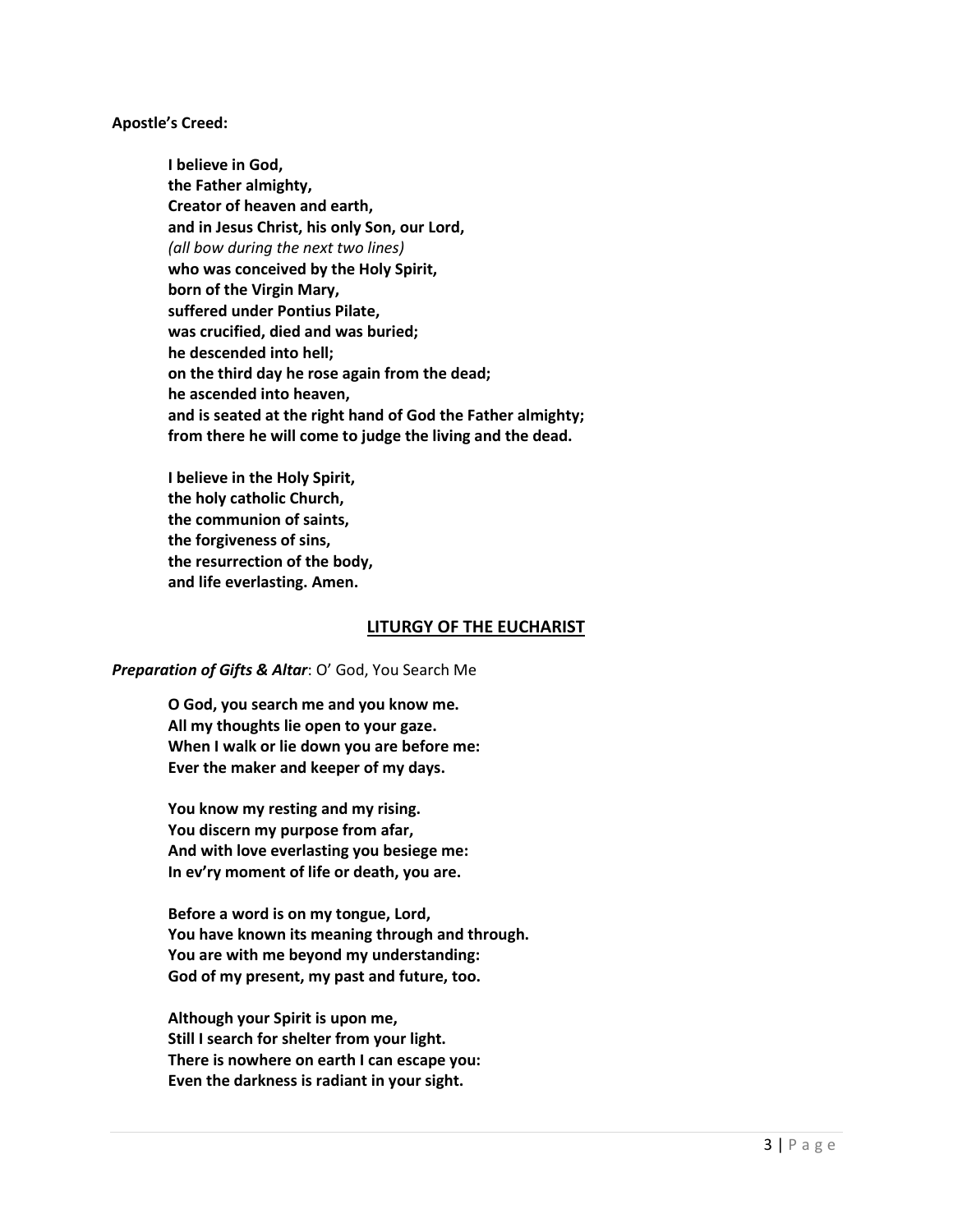**For you created me and shaped me, Gave me life within my mother's womb. For the wonder of who I am, I praise you: Safe in your hands, all creation is made new.**

> *Text: Based on Psalm 139. Text and music © 1992, Bernadette Farrell. Published by OCP. All rights reserved.*

*Preparation of Gifts & Altar (10:30 a.m.)*: Endless is your love

**YOU KNOW MY HEART. YOU KNOW MY MIND. YOU KNOW MY WORDS** 

**LONG BEFORE I SPEAK THEM. THERE IS NO PLACE THAT I CAN HIDE. ENDLESS IS YOUR LOVE FOR US. HOW VAST THE SUM OF ALL YOUR DEEDS! ENDLESS IS YOUR LOVE FOR US.**

**Surely there's a place even you don't know. If I climb there, if I fly there, can I hide from you? Can I hide from you?**

**Can't I hide at night, darkness be my light? Can you see the day in darkness, can you find me there? Can you find me there?**

**Wonderful your works, countless as the sand. Earth and heaven know your beauty, fashioned by your hand, fashioned by your hand.**

> *Text: Based on Psalm 139. Text and music © 2006, Tom Kendzia. Published by OCP. All rights reserved.*

*Eucharistic Acclamations:* Missal Tones (plainsong) Holy, Holy – We Proclaim – Amen

# **COMMUNION RITE**

**Our Father**

*Lamb of God:* Missal Tones (plainsong)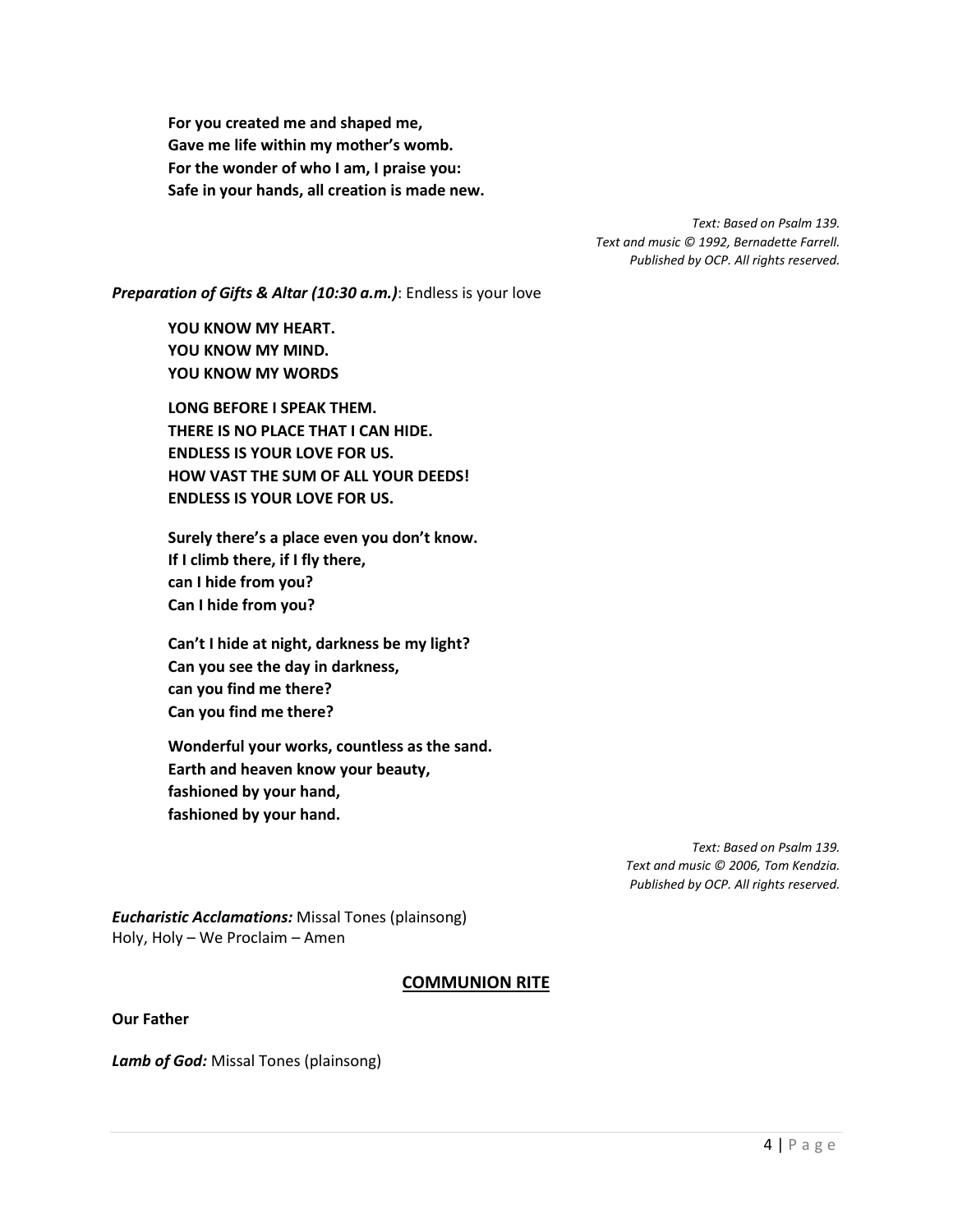*Communion Song:* Taste and See

**TASTE AND SEE, TASTE AND SEE THE GOODNESS OF THE LORD. O TASTE AND SEE, TASTE AND SEE THE GOODNESS OF THE LORD, OF THE LORD.**

**I will bless the Lord at all times. Praise shall always be on my lips; my soul shall glory in the Lord for God has been so good to me.**

**Glorify the Lord with me. Together let us all praise God's name. I called the Lord who answered me; from all my troubles I was set free.**

**Worship the Lord, all you people. You'll want for nothing if you ask. Taste and see that the Lord is good; in God we need put all our trust**

> *Text: Psalm 34; James E. Moore, Jr., b.1951, © 1983, GIA Publications, Inc.*

## **CONCLUDING RITE**

*Closing Song:* Send us out, O Lord

**Send us out, O Lord, with the love of Christ in our minds and hearts.**

*© 2008, Christopher Walker, OCP*

**Reproduced by authorization of ONE LICENSE 711104-A**